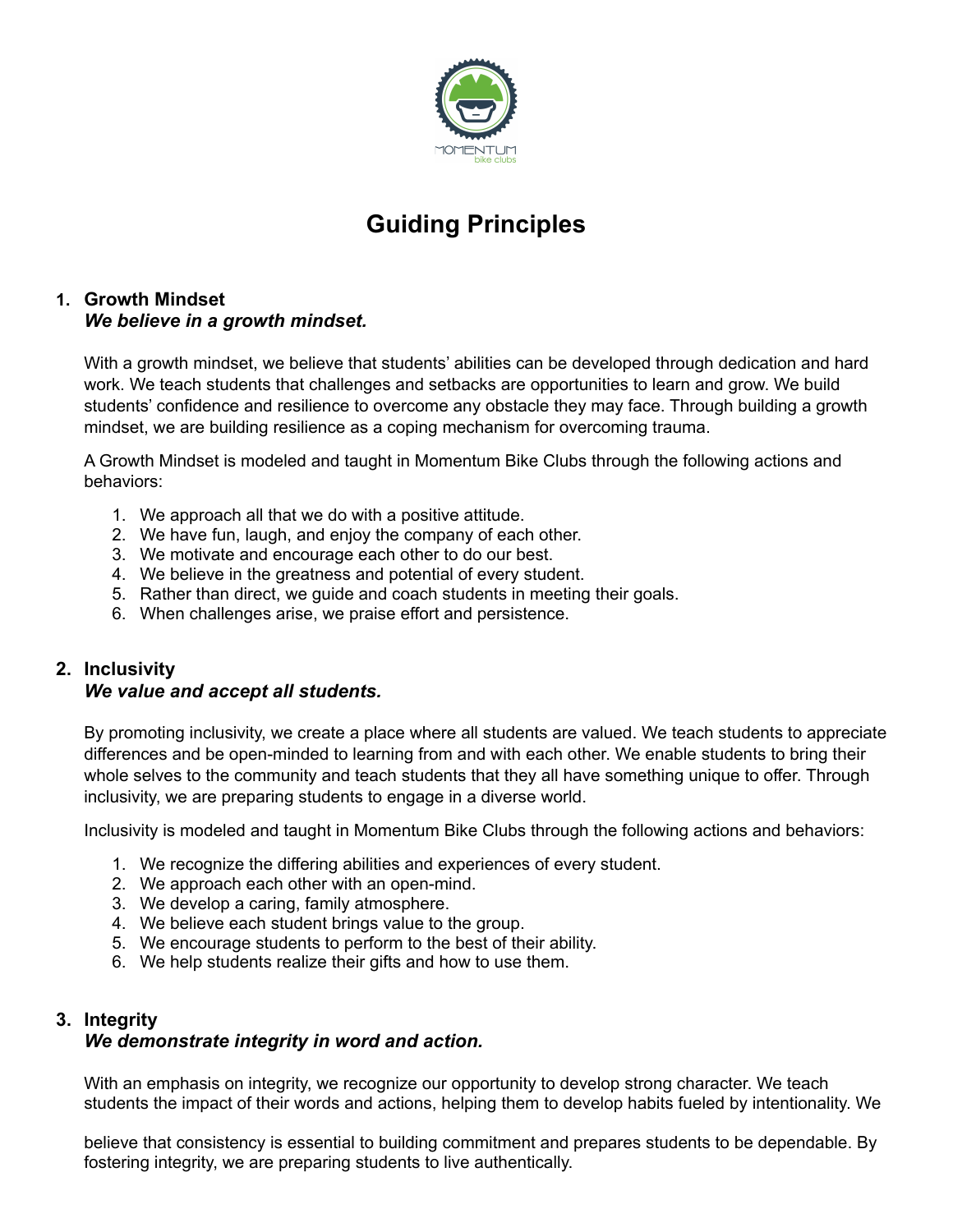

Integrity is modeled and taught in Momentum Bike Clubs through the following actions and behaviors:

- 1. We anticipate and respond to the needs of the group and individuals.
- 2. We operate with transparency.
- 3. We encourage consistency and commitment.
- 4. We navigate challenges with honesty.
- 5. We show up for one another when we are needed.
- 6. We promote authenticity and empower students to be genuine in their interactions.

## **4. High Expectations**

# *We develop students through setting and modeling high expectations.*

By setting high expectations, we embolden students to aspire for more. We empower students to hold themselves and each other accountable for achieving individual and group goals. We believe that each student can develop leadership skills that can be applied to various facets of life and encourage leadership through formal and informal roles in the group. Through modeling high expectations, we promote personal and community excellence.

High expectations are modeled and taught in Momentum Bike Clubs through the following actions and behaviors:

- 1. We set clear expectations for the entire group.
- 2. We encourage students to lead by example.
- 3. We reward drive through additional leadership opportunities.
- 4. We celebrate consistency in achieving high expectations.
- 5. We inspire others through encouraging words and supportive behaviors.
- 6. We reflect on small accomplishments that enable us to reach greater goals.

## **5. Compassion** *We teach and show love to build relationships.*

Through compassion, we show what it means to care and be cared for. We teach students to respect themselves and others through their words and actions. We recognize the community building power of empathy and help to develop emotional intelligence. Through compassion, we demonstrate healthy relationships based in deep care and concern for ourselves and others.

Compassion is modeled and taught in Momentum Bike Clubs through the following actions and behaviors:

- 1. We talk to each other with respect.
- 2. We listen without judgement.
- 3. We promote mindful behaviors.
- 4. We cultivate self-compassion and self-care.
- 5. We exercise patience, even in tense situations.
- 6. We foster a compassionate response to the world.